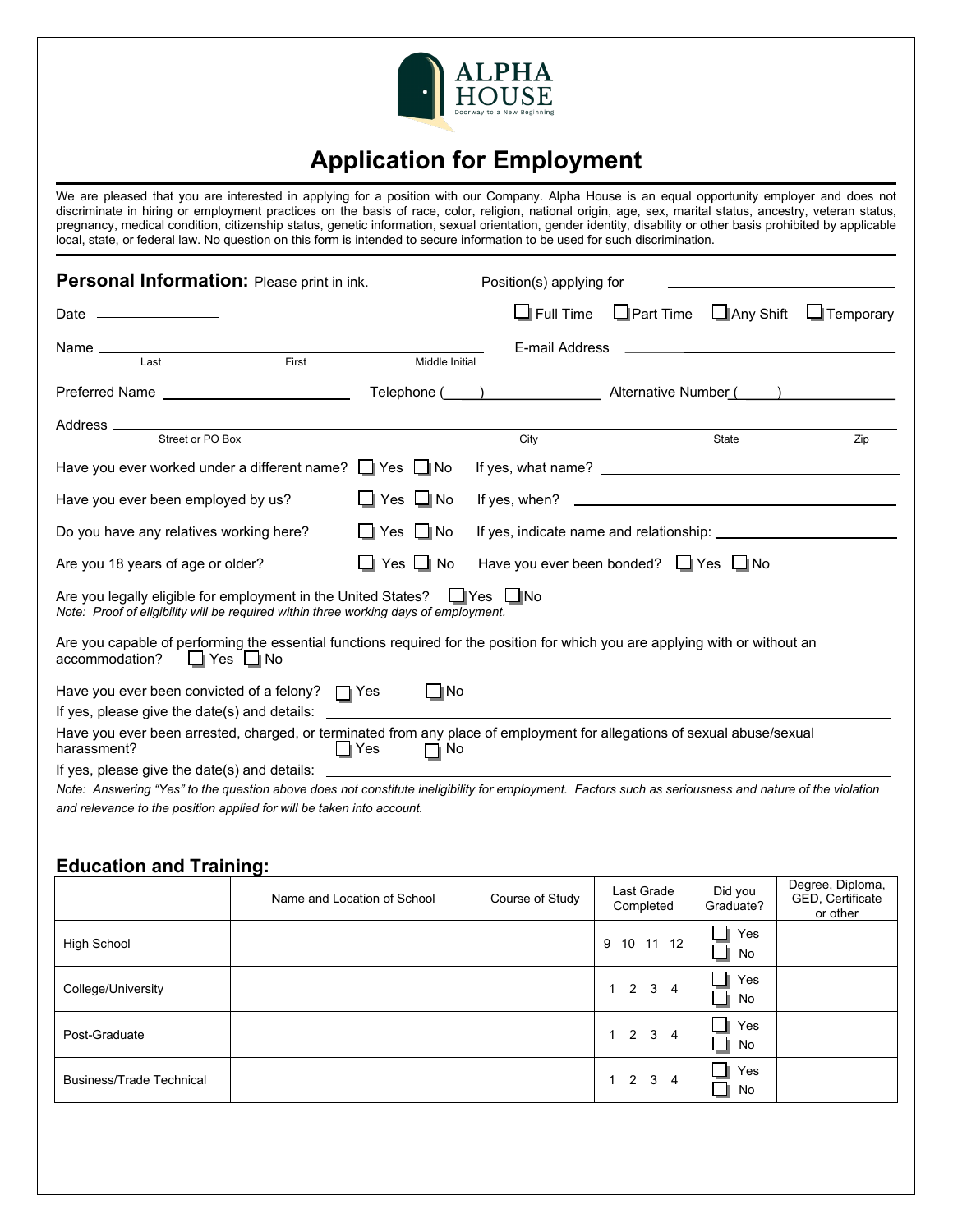| Employment Experience: Beginning with your most recent position, enter your last ten years of employment history below:<br>(you may add an attachment to this application if needed) |                                                      |
|--------------------------------------------------------------------------------------------------------------------------------------------------------------------------------------|------------------------------------------------------|
| May we contact this employer for a reference?<br>TNo<br>$\mathbb{I}$ Yes                                                                                                             |                                                      |
| Current or<br>Most Recent Employer                                                                                                                                                   | Dates Employed (indicate month/year)<br>From:<br>To: |
| Job Title                                                                                                                                                                            |                                                      |
| Describe Major Work Duties                                                                                                                                                           |                                                      |
| Reason for Leaving                                                                                                                                                                   | Supervisor Name & Title                              |
| Employer Address and Telephone Number                                                                                                                                                |                                                      |
|                                                                                                                                                                                      |                                                      |
| May we contact this employer for a reference?<br>]∣No<br>$\blacksquare$ Yes<br>Previous Employer                                                                                     | Dates Employed (indicate month/year)                 |
|                                                                                                                                                                                      | From:<br>To:                                         |
| Job Title                                                                                                                                                                            |                                                      |
| Describe Major Work Duties                                                                                                                                                           |                                                      |
| Reason for Leaving                                                                                                                                                                   | Supervisor's Name & Title                            |
| Employer Address and Telephone Number                                                                                                                                                |                                                      |
| $\Box$ Yes<br>May we contact this employer for a reference?<br>$\blacksquare$ No                                                                                                     |                                                      |
| Previous Employer                                                                                                                                                                    | Dates Employed (indicate month/year)                 |
| Job Title                                                                                                                                                                            | From:<br>To:                                         |
|                                                                                                                                                                                      |                                                      |
| Describe Major Work Duties                                                                                                                                                           |                                                      |
| Reason for Leaving                                                                                                                                                                   | Supervisor's Name & Title                            |
| Employer Address and Telephone Number                                                                                                                                                |                                                      |
| $\Box$ Yes<br>$\Box$ No<br>May we contact this employer for a reference?                                                                                                             |                                                      |
| Previous Employer                                                                                                                                                                    | Dates Employed (indicate month/year)<br>From:<br>To: |
| Job Title                                                                                                                                                                            |                                                      |
| Describe Major Work Duties                                                                                                                                                           |                                                      |
| Reason for Leaving                                                                                                                                                                   | Supervisor's Name & Title                            |
| Employer Address and Telephone Number                                                                                                                                                |                                                      |